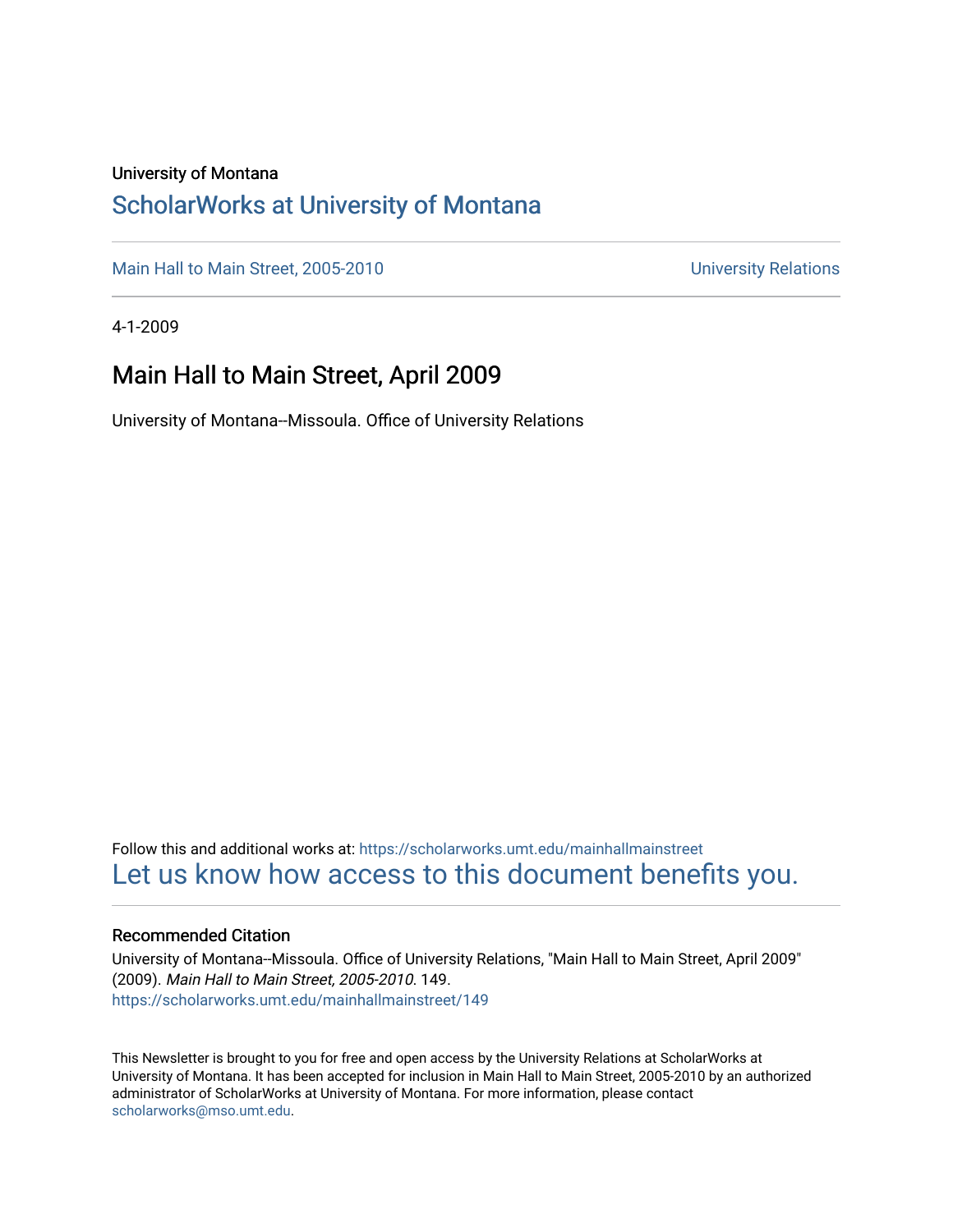**April 2009 Vol. 15**

**No. 4 Connecting Campus and Community**<br> **aim Street Connecting Campus and Community ain Street**

## **Intel Corp. chairman to address graduates**

The man credited with<br>
perfecting Intel's powerful microprocessors will speak at UM's 112th Commencement ceremonies on Saturday, May 16, at the Adams Center.

Craig Barrett, chairman of the board for technology giant Intel Corp., will speak at the 9:30 a.m. ceremony for the College of Arts and Sciences and the College of Technology. He will speak again during the 2 p.m. ceremony for the professional schools of business administration, fine arts, journalism and education, the College of Forestry and Conservation, and the College Health Professions and Biomedical Sciences.

UM also will present two honorary doctorate degrees during the Commencement ceremonies. Caleb Shields, a resident of the Fort Peck Reservation, will receive an Honorary Doctor of Humane Letters degree during the morning ceremony, and Phyllis Washington of Missoula will receive an Honorary Doctor of Education degree during the afternoon ceremony.

According to UM President George Dennison, the two honorary degree recipients have the standing and stature to provide excellent role models for the graduates, and both have intimate connections to Montana. "Not only can we present to the graduates examples of our high expectations of them, we also have the opportunity to recognize outstanding service to the people of Montana as we honor these two excellent candidates with the highest award an academic institution can bestow."

# **UM professor appointed 2009 Guggenheim Fellow**

Iniversity of Montana wildlife biology Professor L. Scott Mills has been named a 2009 Guggenheim Fellow by

the board of trustees of the John Simon Guggenheim Memorial Foundation.

Fellows are appointed annually by the foundation on the basis of impressive achievement in the past and exceptional promise for future accomplishment. The 180 winners this year were chosen from 3,000 applicants from all areas



**L. Scott Mills**

of the sciences, arts and scholarship. "It is an incredible honor to be awarded a Guggenheim Fellowship that unexpectedly

puts me in the rarified air of the country's top scientists, scholars and artists," Mills said. "It speaks highly of the world-class status we have here at The University of Montana, in the Wildlife Biology Program and the College of Forestry and Conservation."

A major focus during his fellowship period, Mills said, will be to help build local capacity to incorporate ecological science into conservation planning in the Himalayan Kingdom of Bhutan.

Mills has dedicated more than 20 years to motivating students, conducting research and inspiring people about the natural world and the interplay between science and conservation. Since his arrival at UM in 1995, he has expanded his ecology and genetics research to determine how that research can be used for conservation practices.

## **Grateful Nation program featured in 'NBC Nightly News' segment**

Anonprofit organization that offers full college scholarships and outreach services to children of Montana soldiers killed in Iraq and Afghanistan was recently featured in a "Making a Difference" segment on "NBC Nightly News with Brian Williams."

David Bell, an insurance executive and 1996 UM graduate, and John McCarrick, a New York attorney, founded Grateful Nation in 2007 as a way to give back to fallen soldiers and their families. Their pilot program was created in Montana with the goal of eventual implementation in all 50 states.

The NBC news segment featured interviews with widows of Montana soldiers recently killed, as well as a teenage recipient of a Grateful Nation scholarship who already is enrolled in the program.

The program, which can be used to attend any school in the Montana University

System, is administered at UM by Teresa Branch, vice president for Student Affairs. Program funds are managed by the UM Foundation.

Grateful Nation fosters a connection between universities and the surviving families of America's fallen heroes. Members of the university community tutor and counsel enrolled students, preparing them both academically and emotionally and giving them the resources, support and academic assistance they need to meet the challenges of a successful college experience.

Grateful Nation now is conducting a fundraising campaign to underwrite current and future scholarships. The news segment and a full description of Grateful Nation Montana's mission and activities can be found on the organization's Web site at http://www.gratefulnationmontana. com.